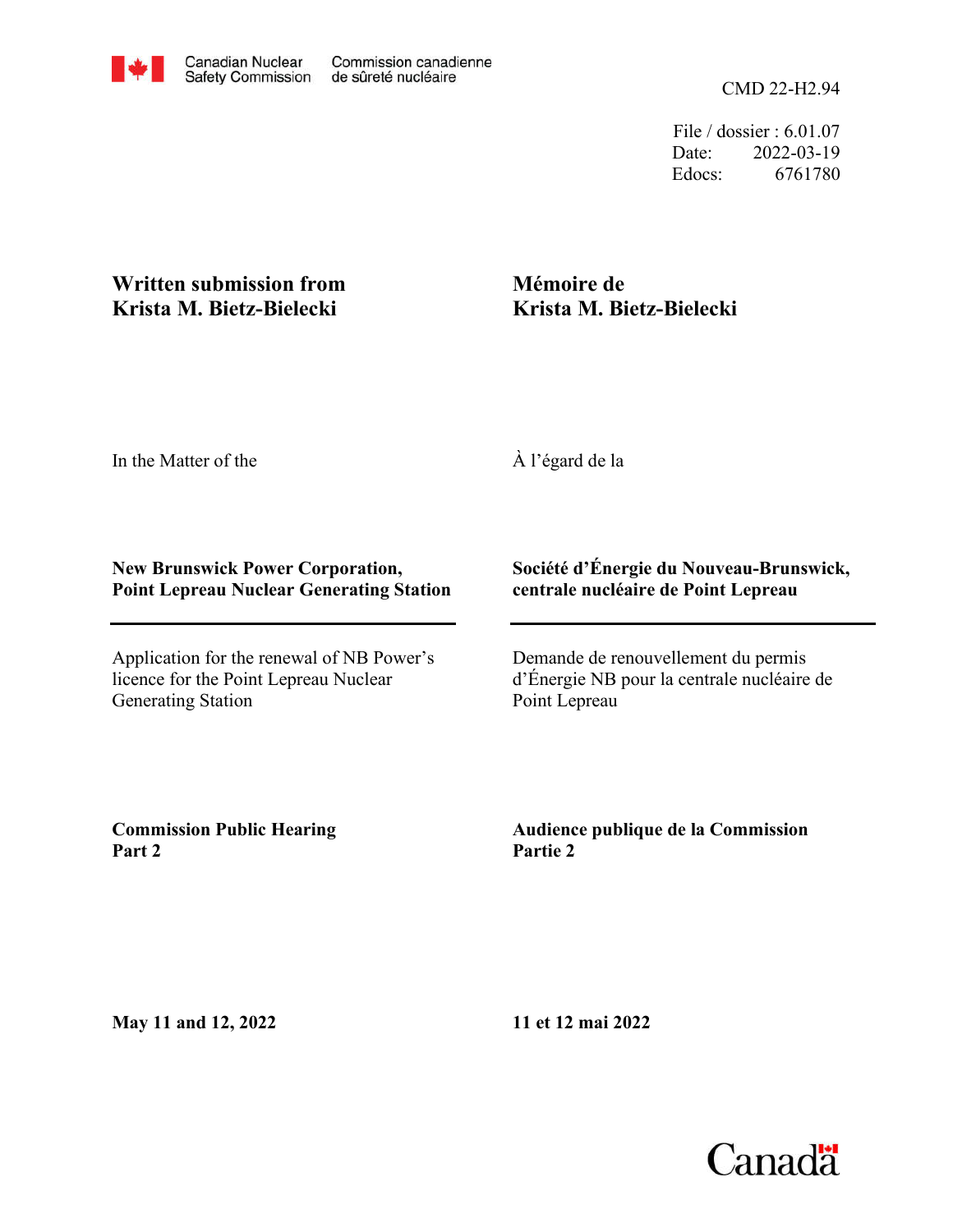Please consider this email my written intervention to the Canadian Nuclear Safety Commission, regarding the licence renewal of the NB Power Point Lepreau Nuclear Generating Station.

I am a member of the public concerned about nuclear and how climate change may impact the facility

A citizen concerned about the future of the next generation and leaving them with legacy radioactive waste

concerned about radioactive emissions in the event of an accident.

pushing for science-based decision-making.

a person concerned by the impact of choosing nuclear over renewables

And an older person whose experience and judgement cannot be contributed ever again if the next hearing is in 2047

I am concerned for the following reasons:

#### *1. Limiting public input*

NB Power's request to renew the licence of PLNGS for 25 years would effectively prevent any public input during the remaining life of the station.

A lengthy renewal at a time when there are so many uncertainties that could affect the station's safety, reliability and financial viability, would show a flagrant disregard for the public interest. It is critical that there be regular, timely opportunities to input the evolving needs and concerns of upcoming generations in New Brunswick.

NB Power's request to renew the licence of PLNGS for 25 years would effectively prevent any public input during the remaining life of the station.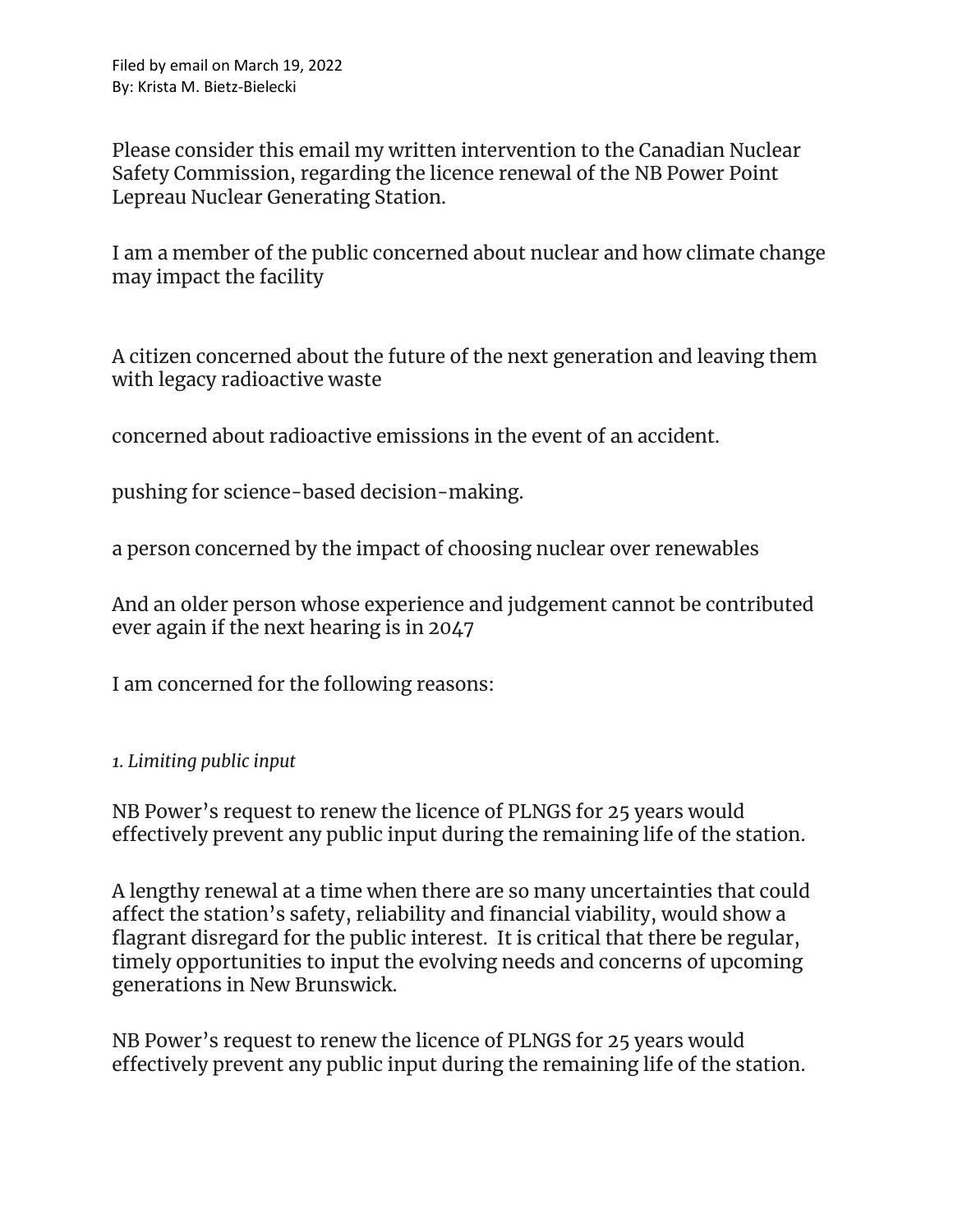A 25-year licence means that we will have no chance to have our say again until 2047!

The Bay of Fundy is one of the natural wonders of North America. We already know that the Lepreau nuclear plant is killing fish in the Bay due to entrainment from the water intake. A 25-year licence period may decrease the amount of regular assessments of the decline in marine health.

The Lepreau nuclear plant emits radioactive tritium, a carcinogen, into air and water. Canada's current "safe" limits for tritium are many times higher than in other countries.

The Point Lepreau plant is a financial boondoggle. New Brunswickers may decide to close it down before 25 years.

**Conclusion: The CNSC must not renew the operating licence for Point Lepreau power station for the requested 25 years. Instead, the CNSC should continue to consider 5-year relicensing periods, and work toward decommissioning.**

### *2. Uncertain times and best management practices*

This is a time of uncertainty as we face climate change and rapid technological advancement. The nuclear industry, in particular, is experiencing significant cost increases and lengthy delays in refurbishment and replacement of nuclear facilities. At the same time, the costs of alternate sources of power and energy efficiency are falling.

The Lepreau station has a history of reliability issues:

Electricity production at Lepreau has not met production targets, in the first seven and a half years since a disastrously long and over-budget refurbishment, requiring an additional \$500 Million in capital expenditures.

The most recent unplanned outage, only 11 weeks after a two-month planned maintenance, was 40 days in January and February 2021 during peak demand.

The pace of the reactor's aging and the emerging reliability and costs of operation, need to be regularly shared with the public in a relicensing format,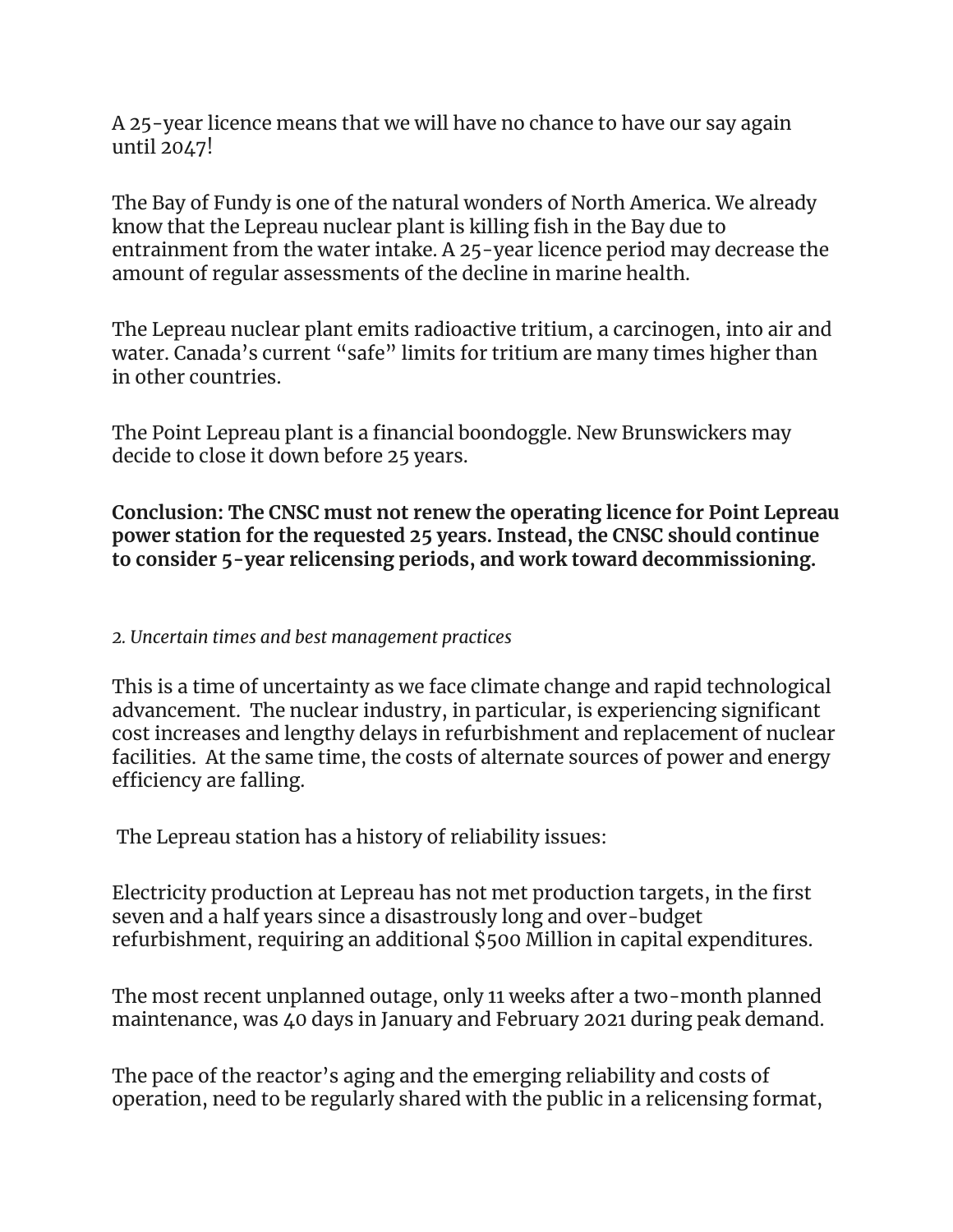to allow input on decisions about continued operations, in the public interest. Those decisions will include committing to expenditures required for Lepreau, versus investments in alternate sources of power.

**Conclusion: In the interest of ensuring flexible, responsive, publiclysanctioned decision-making for such uncertain times, the CNSC must not renew the operating licence for Point Lepreau power station for the requested 25 years. Instead, the CNSC should continue to consider 5-year relicensing periods, to ensure regular public review allowing for public input to planning as patterns emerge, and before choices are forced.**

### *3. Disposal of high-level radioactive waste*

I am concerned that there is no proven-safe option for permanent disposal of the radioactive waste that will continue to add up for another 25 years, if the requested renewal period is approved. Further, the proposal to transport all this additional waste for thousands of miles to a deep geologic repository in Ontario, multiplies the risk of serious accidents resulting in radio-active release, having potential impacts on human health and the environment.

**Conclusion: The CNSC must consider the impact of radioactive wastes within this licensing hearing. The CNSC should not continue to licence nuclear power plants when no known solution yet exists for radioactive wastes.**

### *4. Impacts of climate change*

Nuclear power is particularly vulnerable to climate change effects, including thermal disruptions (e.g. heatwaves and droughts) and extreme weather events. For example, a recent [study](https://www.nature.com/articles/s41560-021-00849-y) showed that extreme weather events have become the leading cause of nuclear power plant outages in North America and South and East Asia.

**Conclusion: Recommend that the CNSC expressly consider climate impacts and vulnerabilities when granting a licence. As climate impacts become more frequent and pronounced, the CNSC must consider climate change in the context of licensing because of the major safety and environmental issues it poses to operations, health and safety. The precautionary principle would guide the CNSC to, at maximum, only continue to consider 5-year relicensing periods.**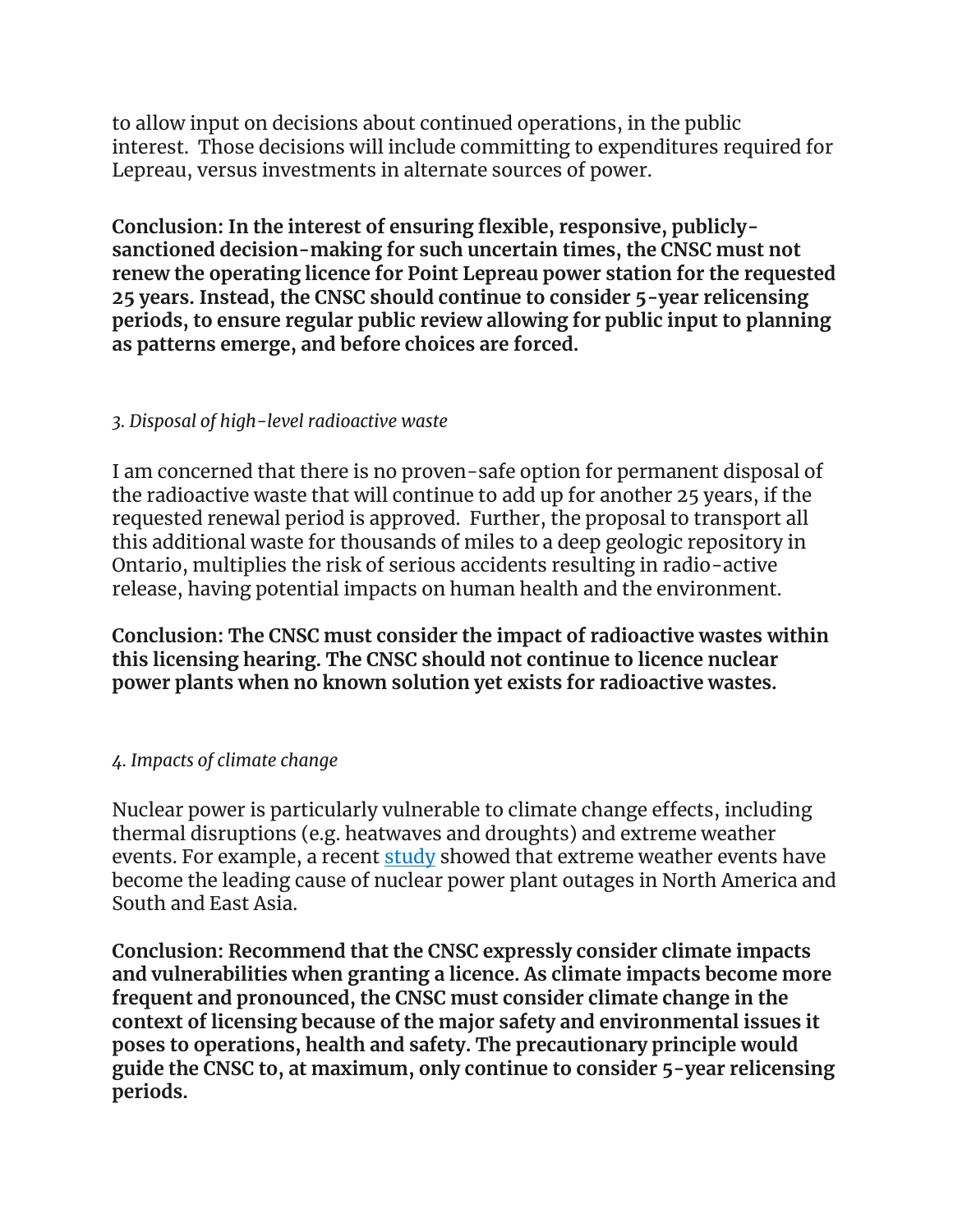#### *5. Impacts on the Bay of Fundy*

The marine environment immediately around the plant has abundant species of fish and many commercially significant species like cod, lobster, scallops and dulse. In addition to the marine mammals like whales, porpoises, dolphins and seals that frequent the Bay of Fundy, colonial waterbirds also use the area during seasonal migrations.

The Bay of Fundy is home to a number of federally protected species under the Species at Risk Act, including the north Atlantic right whale, blue whale and fin whale. Given the globally recognized significance and biodiversity of this region, I am concerned about the long-term environmental effects of the plant, potential accidents and its eventual decommissioning on the Bay of Fundy.

**Conclusion: The CNSC must require emergency response and environmental monitoring measures be in place which are specific to the non-human biota of the Bay of Fundy. The CNSC must not grant a licence until it is demonstrated that the Bay of Fundy region is protected from radionuclide emissions at the ecosystem level and that it will be protected in the event of an accident.**

#### *6. Indigenous rights / UNDRIP*

I understand that the Point Lepreau nuclear generating station is located on the traditional territory of the Peskotomuhkati. The Free, Prior, and Informed Consent (FPIC) is a principle protected by international human rights standards. FPIC describes that 'all peoples have the right to selfdetermination' and is linked to the right to self-determination, namely that 'all peoples have the right to freely pursue their economic, social and cultural development'. The United Nations Declaration on the Rights of Indigenous People explicitly requires the Free Prior and Informed Consent of Indigenous peoples for activities occurring in their territory. The Peskotomuhkati people are also making an intervention to the NB Power licence hearing. We must support their voices.

**Conclusion: The CNSC must affirm its commitment to reconciliation, fully adopt UNDRIP, and support Treaty relationships based on the principles of mutual recognition and shared responsibilities as recommended by the Truth and Reconciliation Commission of Canada's Calls to Action. Therefore, I/we**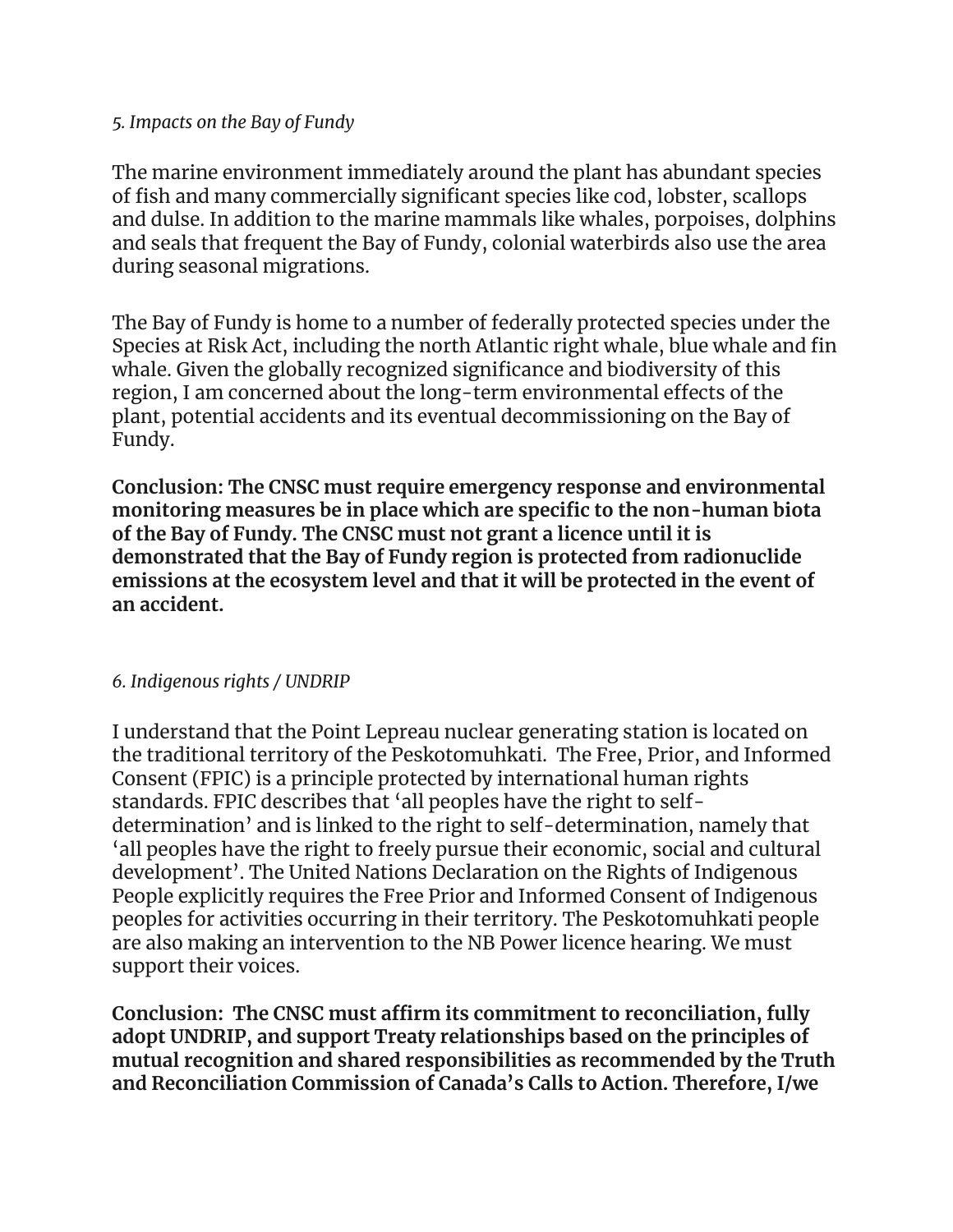### **recommend that the Peskotomuhkati Intervention recommendations are followed.**

### *7. Emergency planning and preparedness*

Sufficiently detailed nuclear emergency planning and preparedness is essential to help prevent the widespread health and safety consequences that would otherwise result after a severe or catastrophic accident with widespread release of radioactive substances. The aim of emergency planning should be to avoid as many of the health effects as possible. In a catastrophic case this can only happen if emergency planning is sufficiently detailed, implemented and resourced for that type of accident.

**Conclusion: The CNSC must review and report on the sufficiency of the planning basis, the response plan and the province's readiness for largescale radiation releases in New Brunswick as part of every licence application. Until the planning basis for a potential offsite nuclear accident in New Brunswick accounts for a catastrophic offsite accident, and until such emergency plans are in place and proven to be effective for a catastrophic accident, the site should not be licensed for continued operation.**

### *8. Global Security issues*

Recently, military attacks have been initiated on a nuclear power plant in the Ukraine, including a hostile take over of the Chernobyl nuclear plant, and the use of explosives. There are many catastrophic associated risks. Russia is a nuclear power and recently threatened NATO allies with consequences like the world has never seen. Terror attacks such as 9-11 have taken place close to home on the Eastern Seaboard.

# **Conclusion: The CNSC must require an emergency response plan in the event of a military or terrorist attack on the Point Lepreau Nuclear plant.**

### *9. Nuclear weapons proliferation*

The civil nuclear industry is the source of the material used to make nuclear weapons. Nuclear weapons proliferation risks will be among us as long as the civil and military nuclear industry continue to exist.